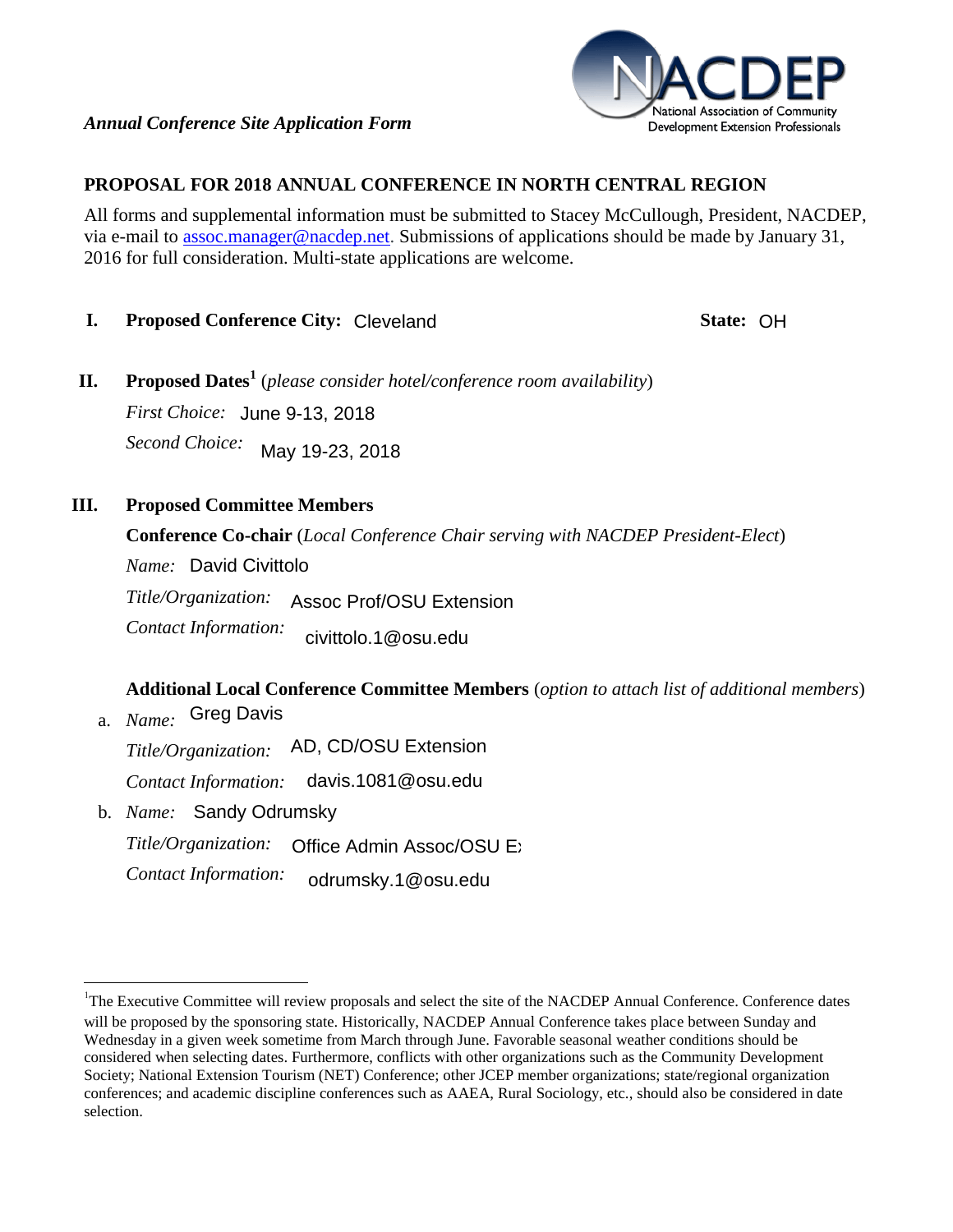

- **IV. Please discuss the proposed conference site's ability to attract conference attendees<sup>2</sup> :** 
	- *a. General information (please include information on airport airline service, population of host city, and other pertinent details, etc.)*

*b. Examples of off-site experiential professional development opportunities* 

*c. Tourism and recreational opportunities for both participants and guests.* 

 $\overline{a}$ 

<sup>&</sup>lt;sup>2</sup> The NACDEP Annual Conference is typically held Sunday thru Wednesday with dates ranging from mid-March to mid-June.